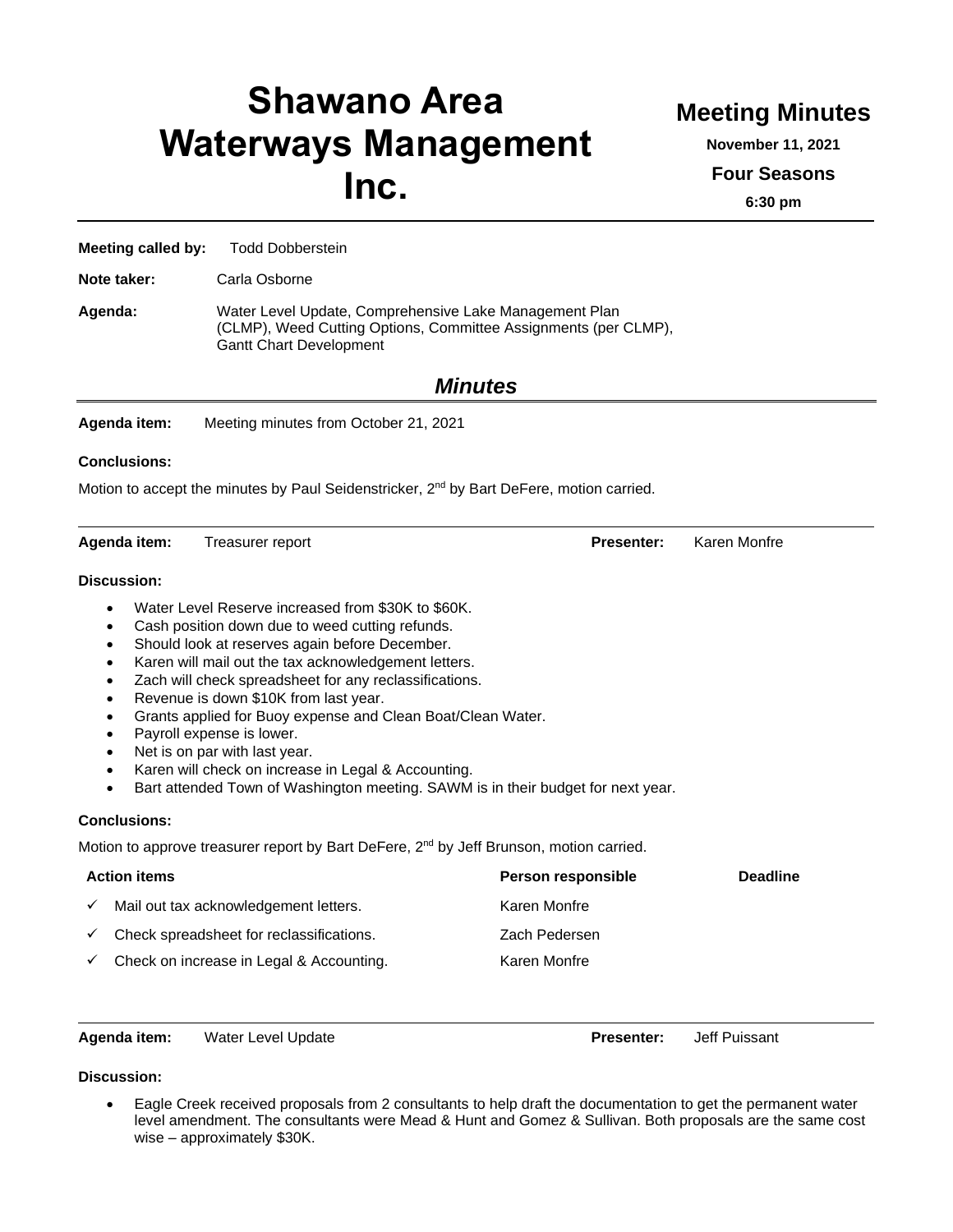- Jeff P and Bill M decided to use Gomez and Sullivan. Proposal was more detailed.
- Jeff P presented the Cost Sharing Agreement with Eagle Creek. SAWM agreed to the original \$35K expense. SAWM will need to get board approval for any additional expenses that occur above \$35K.
- Eagle Creek will need invoices approved within 10 days.
- Motion to approve Cost Sharing Agreement at \$35K by Todd Dobberstein, 2<sup>nd</sup> by Karen Monfre, motion carried.
- Jeff P will forward the Gomez proposal to board. Note: Carla will send out with minutes.
- Todd will sign the Cost Sharing Agreement and scan and send to Eagle Creek.

#### **Conclusions:**

SAWM approved Cost Sharing Agreement with Eagle Creek. SAWM chose Gomez & Sullivan for the consultant to prepare the documentation for the permanent water level amendment.

| <b>Action items</b> |                                                      | Person responsible           | <b>Deadline</b>                         |
|---------------------|------------------------------------------------------|------------------------------|-----------------------------------------|
| $\checkmark$        | Sign Cost Sharing Agreement and send to Eagle Creek. | <b>Todd Dobberstein</b>      | Nov. 12                                 |
| $\checkmark$        | Send Gomez & Sullivan proposal to the board.         | Jeff Puissant, Carla Osborne | Carla will send with<br>meeting minutes |

| Agenda item: | Comprehensive Lake Management Plan |  |
|--------------|------------------------------------|--|
|              |                                    |  |

**Presenter:** Todd Dobberstein

#### **Discussion:**

- Todd will send out form for committee members. Some members were assigned to committees at last meeting so the forms can be populated with those members (see last meeting minutes) and additional members can be added.
- Formation of committees and populating them, formation a Gantt chart of tasks based on the implementation of the CLMP, and bylaw review are the processes that are being worked on.
- Bylaws should be consistent with ad hoc or standing committees and Gantt chart should tie in with the committee and board tasks.
- Committee will establish objectives, key milestones, and critical dates for the Gantt chart.
- Gantt chart should be the strategic plan that lives on and gets revised periodically.
- Discussion of whether the Education committee should consist of the whole board or be only board members.
- Education Committee and Lake Quality and Aquatic Invasive Species should be standing committees. The rest will be ad hoc committees.
- Motion to rename Lake Quality committee to Lake Quality and Aquatic Invasive Species by Karen Monfre, 2<sup>nd</sup> by Jeff Brunson, motion carried.
- After board members are assigned to committees, then we can reach out to other members to be on committees.

#### **Conclusions:**

Formation of committee membership will continue at next meeting.

|              | <b>Action items</b>                                        | Person responsible      | <b>Deadline</b>          |
|--------------|------------------------------------------------------------|-------------------------|--------------------------|
| $\checkmark$ | Send out form for committee membership to board.           | <b>Todd Dobberstein</b> | Prior to next<br>meeting |
| $\checkmark$ | Fill out committee membership forms and return to<br>Todd. | All board members       | Prior to next<br>meeting |

#### **Agenda item:** Weed Cutting Options **Presenter:**

#### **Discussion:**

- Committee will come back to the board with recommendations.
- Equipment is being repaired.
- Refund checks have been sent out.
- If there is a decision to purchase new equipment, we will need to check on grant dates.
- Bart will document permit process for weed spraying.